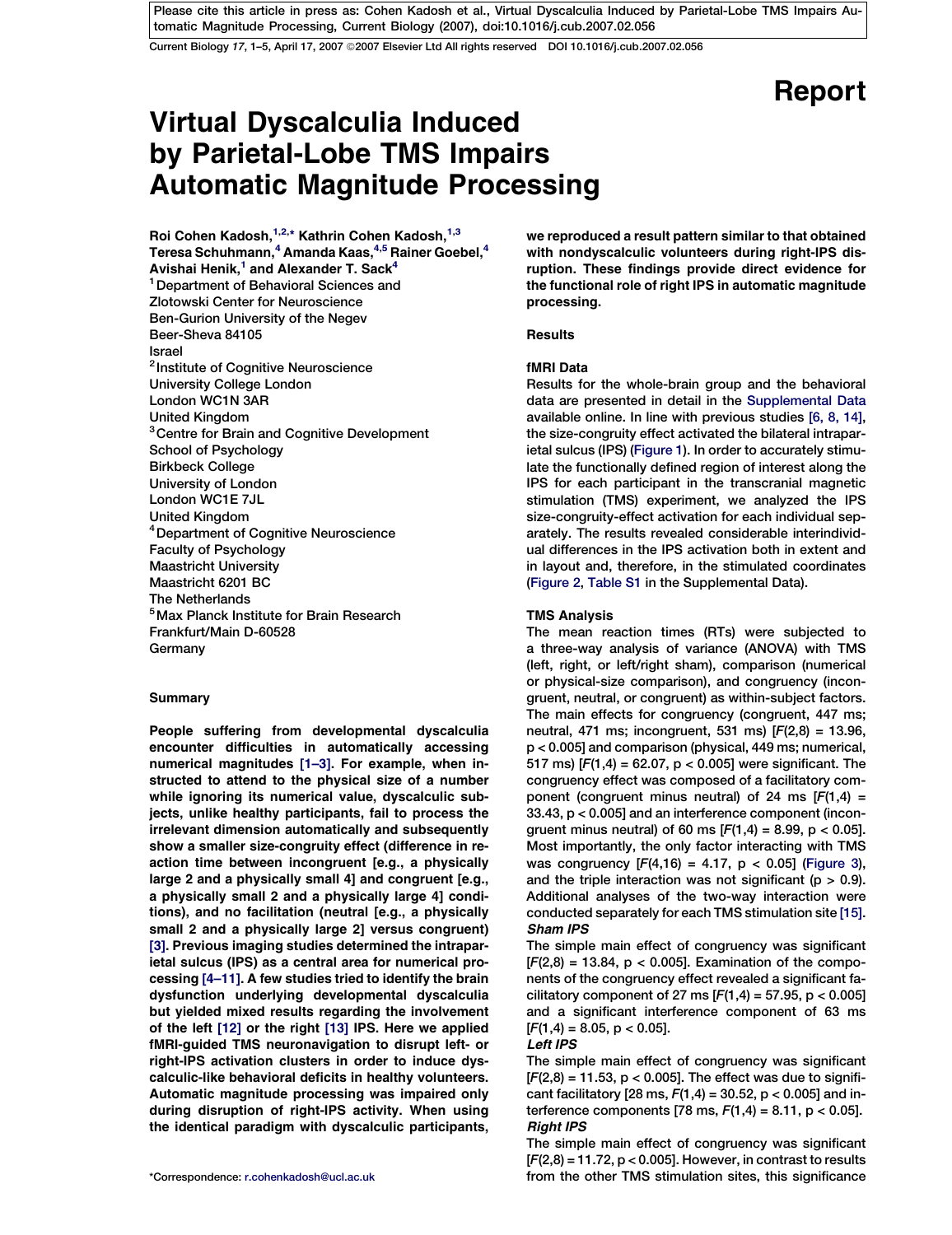<span id="page-1-0"></span>Current Biology 2



#### Figure 1. Size-Congruity Effect: Group Results

Multisubject  $(n = 5)$  general-linear-model surface map, superimposed on flattened (second raw) and inflated (first raw-medial view; third raw-lateral view) representations of the cortical sheet of a template brain. The yellow-orange color represents foci that showed significant activations for the main effect of size congruity (incongruent greater than congruent). The bottom raw-representation graph displays the beta weights for the different areas, as a function of congruity (incongruent in black, congruent in white). The following abbreviations are used: cingulate sulcus (Cis), intraparietal sulcus (IPS), frontal eye field (FEF), frontal operculum (Fop), lateral sulcus (LS), superior frontal gyrus (SFS), supplementary motor area (SMA), and rolandic sulcus (RS).

was mainly due to a significant interference component of 40 ms  $[F(1,4) = 8.63, p < 0.05]$ , whereas the facilitatory component failed to reach significance  $[F(1,4) = 6.68, not$ significant (ns)]. Further analysis ([Supplemental Data\)](#page-3-0) ruled out that this lack of facilitation was due to faster RTs in the neutral condition [\[16\]](#page-4-0) or neglect-like performance.

## Error Rates

We found main effects of comparison  $[F(1,4) = 8.61, p <$ 0.05] and congruency  $[F(1,4) = 9.97, p < 0.01]$ . The pattern of the effects mirrored the RT effects and thus excluded any RT-accuracy trade-off influences.

## Dyscalculic Group

The mean RTs were subjected to a two-way ANOVA with comparison and congruency as within-subject factors. The main effects of comparison (physical, 538 ms; numerical, 609 ms)  $[F(1,4) = 10.87, p < 0.05]$  and congruency  $[F(2,8) = 12.72, p < 0.005]$  were significant. Similar to that for healthy subjects during right-parietal TMS, the congruency effect in the dyscalculic group was composed of a significant interference component  $[F(1,4) =$ 8.70,  $p < 0.05$ ] but no facilitation  $[F(1,4) = 3.31, ns]$  ([Fig](#page-2-0)[ure 3\)](#page-2-0). The interaction between comparison and congruency was not significant  $[F(2,8) = 1.73,$  ns].

## Discussion

The current results shed light on the essential role of the parietal lobes in automatic magnitude processing and offer a possible hemispherical locus for developmental dyscalculia. By combining functional magnetic resonance imaging (fMRI) and neuronavigated TMS, we demonstrated that although both intraparietal sulci are involved during automatic magnitude processing, only a neuronal disruption of the right IPS significantly

impairs automatic magnitude activation. To compare these findings with those of a clinical population, we examined participants suffering from developmental dyscalculia and were able to show that their performance mirrored the performance of healthy subjects receiving right-parietal TMS.

Our findings of bilateral IPS activation during fMRI, but only unilateral behavioral TMS effects, are in line with the idea of degenerate neuronal systems [\[17\]](#page-4-0) [\(Supplemental](#page-3-0) [Data](#page-3-0)). Our results thus indicate that the right, but not the left, IPS is functionally necessary for automatic magnitude processing. This right lateralization does not contradict previous findings that suggested a possible role for the left hemisphere in numerical processing [\[12\]](#page-4-0). Rather, we suggest that such findings might stem from inefficient processing of the verbal component of numbers (for a similar idea, see [\[18\]](#page-4-0)).

Previous studies [\[19, 20\]](#page-4-0) have pointed out the relationship between right-parietal-lobe dysfunction and visuospatial impairments in people with pure developmental dyscalculia (e.g., dyscalculia without other disorders, such as dyslexia). A large number of studies have documented the crucial role of the right IPS in visuospatial abilities [\[21–23\].](#page-4-0) Additionally, in the number domain, it has also been shown that a right-parietal lesion (or disruption by TMS) affects visuospatial processing, which in turn affects numerical processing [\[24–26\]](#page-4-0). In line with this evidence, Walsh [\[27\]](#page-4-0) proposed ''a theory of magnitude'' (ATOM) and suggested that the right IPS is active for different types of magnitude, regarding space, time, and quantity. Interestingly, as predicted by ATOM, the impairment of automatic magnitude processing in both the nondyscalculic and the dyscalculic group was independent of whether the comparison task was performed on quantity (number comparison)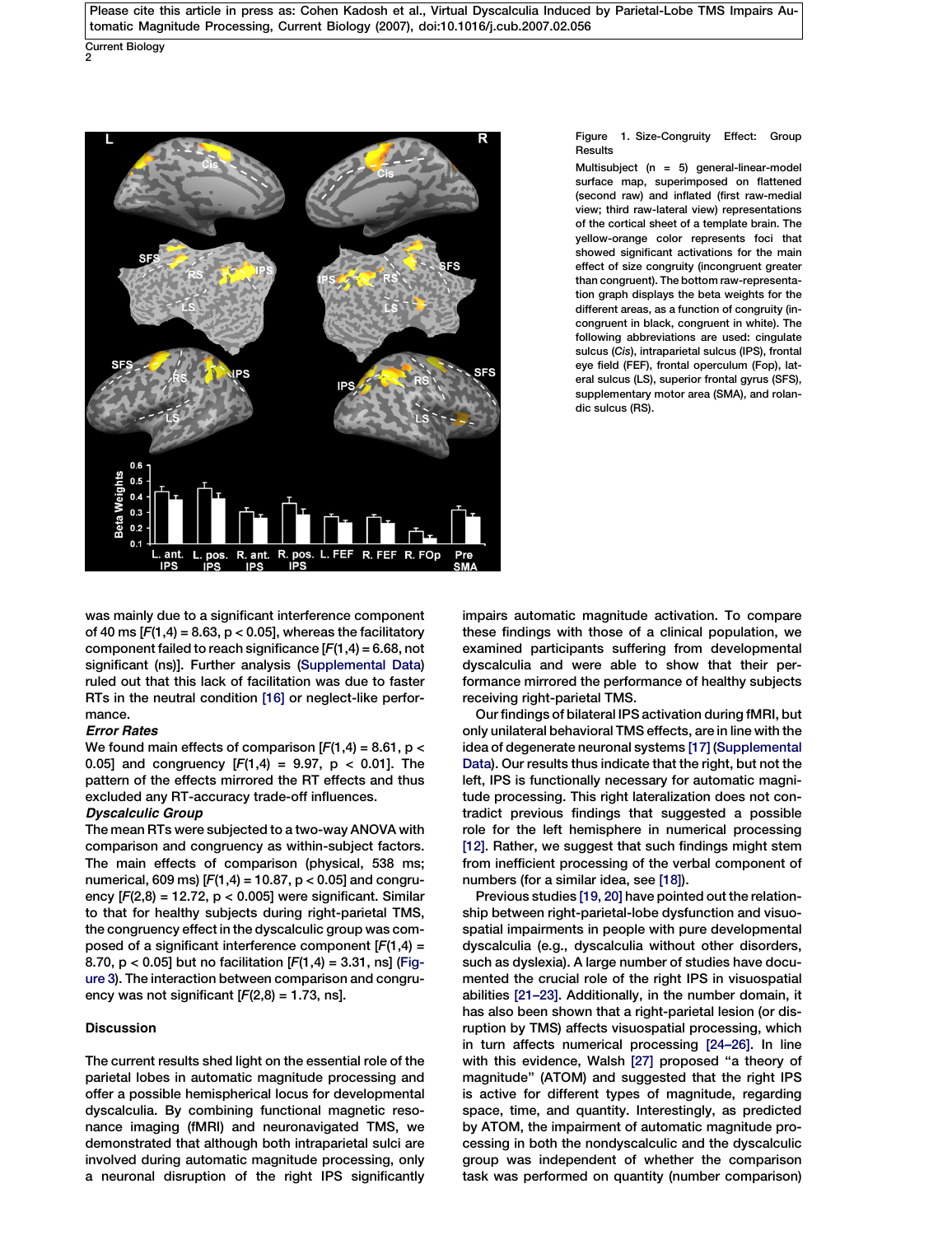<span id="page-2-0"></span>Virtual Dyscalculia 3



Figure 2. Size-Congruity Effect: Individual Results

The layout and the extent of the IPS activation as a function of the size-congruity effect in the left and right hemispheres for each individual participant. The tip of the red beam from the TMS figure-eight coil (shown from a lateral view) indicates the site of the maximal stimulation. P indicates the number of the participant.

or space (physical-size comparison). Hence, our results support the suggestion that the right IPS processes magnitudes such as numerical value or physical size, in general.

However, without simultaneously assessing the exact neural consequences of our focal TMS in the brain, we cannot rule out that we might have also modified neural activity in remote and interconnected brain regions [\[28–](#page-4-0) [30\].](#page-4-0) Therefore, it might be more appropriate to interpret our findings as evidence that critical capacities required for automatic magnitude processing are affected by disruption of the right IPS and/or its connected neural network. Yet the possibility that connected brain areas outside the right parietal lobe have caused the current effect is unlikely because no brain area outside the parietal lobes shows systemic modulation due to general magnitude processing (e.g., [\[4–6, 8\]\)](#page-4-0).



Figure 3. Reaction Times as a Function of Congruity for the Group with Developmental Dyscalculia and for TMS Stimulation Sites for the Nondyscalculic Group

Error bars depict one standard error of the mean. \* < 0.05, \*\* < 0.005. The following abbreviations are used: developmental dyscalculia (DD), left IPS (LIPS), and right IPS (RIPS).

The IPS is a long, discontinuous sulcus [\[13\]](#page-4-0) and shows a large intersubject variability both anatomically [\[31\]](#page-4-0) and functionally [\[7\]](#page-4-0). This large intersubject variability can potentially result in suboptimal TMS positioning when individual fMRI data are ignored [\[32\]](#page-4-0). This might also account for the null results of previous TMS studies that used magnitude-comparison tasks, including the size-congruity paradigm [\[33\].](#page-4-0) In contrast, we used fMRI-based neuronavigation to position the TMS coil precisely above the site of the size-congruity effect in each individual participant and thus provided an accurate stimulation in each subject ([Supplemental Data](#page-3-0)).

A word of caution is in order at this point. It remains unclear whether the TMS-induced transient-activity disruption and the neuronal mechanisms or pathophysiologies underlying the long-lasting deficits of developmental dyscalculia are identical. At the moment, we also cannot assess to what extent our findings are specific to the particular paradigm adopted in our study. Future studies are thus warranted in order to establish whether developmental dyscalculia is characterized by impairment of automatic magnitude processing in general or of numerical magnitudes in particular and to establish the generalizability of our findings.

## **Conclusions**

The current findings reveal the functional necessity of the right parietal lobe for automatic activation of magnitude processing. Moreover, they demonstrate the capacity of neuronavigated right-parietal TMS to mimic the behavioral deficits characteristic of developmental dyscalculia. This form of virtual neuropsychology thus

## ■ Incongruent ■ Neutral  $\Box$  Congruent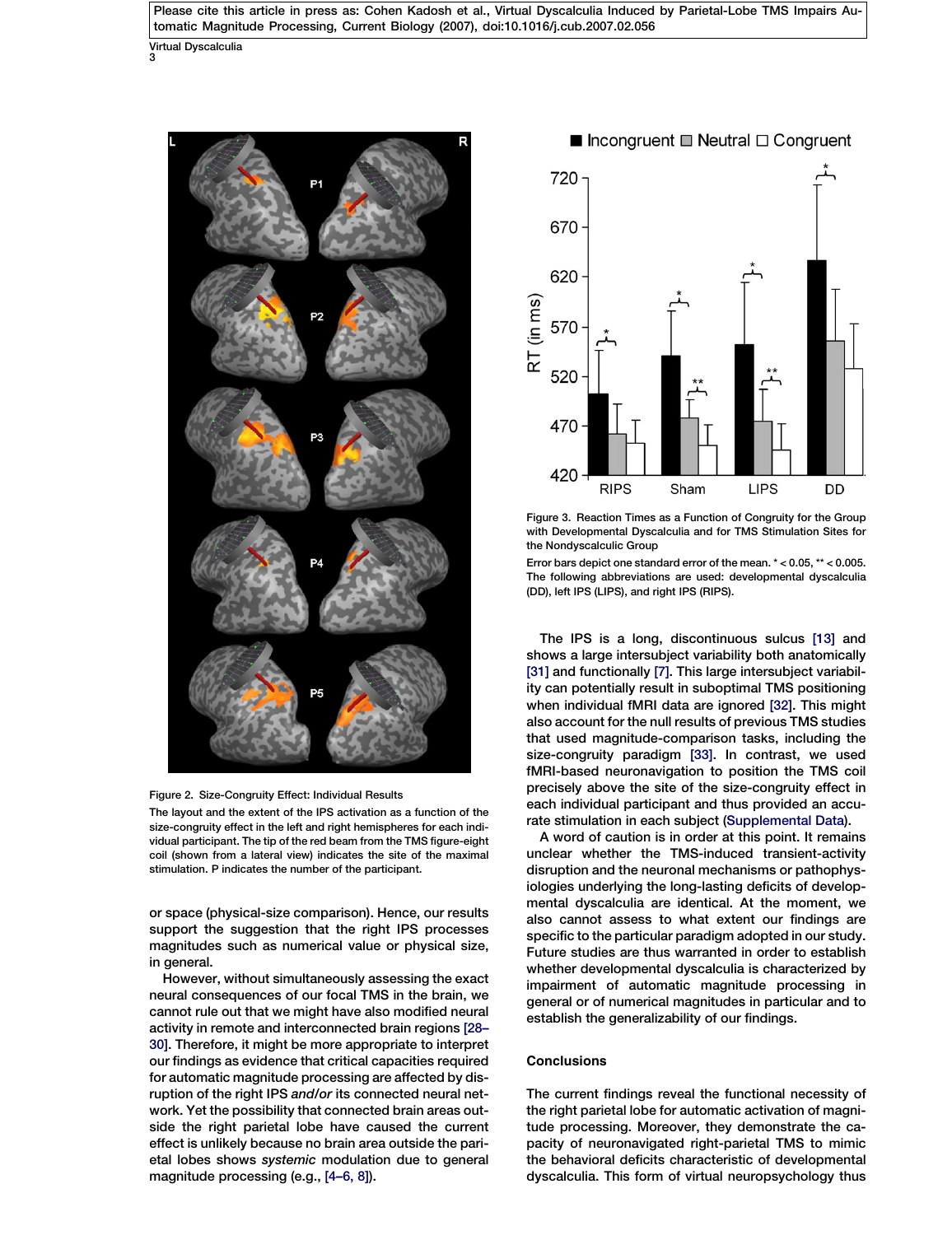<span id="page-3-0"></span>Current Biology 4

allows us to experimentally investigate the possible neural substrates for dyscalculia in healthy participants. Our approach of directly comparing TMS-induced behavioral effects in healthy volunteers to the performance of participants suffering from developmental dyscalculia enables us to suggest a direct causal relationship between malfunctions along the right IPS and developmental dyscalculia. We hope that future studies will adopt the methodological framework offered here by using a variety of tasks for mapping the brain tissue involved in developmental dyscalculia and its possible subtypes.

#### Experimental Procedures

#### Overall Study Design

The nondyscalculic participants were tested in five separate sessions (Figure S1). In the first session, functional- and anatomical-MRI measurements were obtained (Supplemental Data). The data were used to provide the exact area along the IPS that exhibited the strongest size-congruity effect for each individual and to guide the TMS coil to the respective target locations (Supplemental Data). In the subsequent four TMS sessions, participants underwent event-related triple-pulse TMS while performing the size-congruity task. In order to compare the findings of the TMS experiment with a clinical population, we used the identical behavioral paradigm (only without the TMS stimulation) to test a group of participants suffering from developmental dyscalculia. The study was approved by the local ethics committee. All participants were recruited from an academic environment. Informed consent to participate was obtained from all participants.

#### Nondyscalculic Participants

There were five participants (four males, mean age = 28.6 years, standard deviation [SD] = 4.5), each with normal or corrected-to-normal vision and no history of neurological or psychiatric disorders. None of the participants had taken part in a TMS experiment before.

#### Dyscalculic Participants

The participants (five participants, three males, mean age = 27.2 years, SD = 4.8) in the current study were diagnosed via an agestandardized battery of arithmetic tests based on the neurocognitive model of arithmetic [\[34\],](#page-4-0) which was composed by Shalev et al. [\[35\]](#page-4-0) and was modified (for detailed information on the assessment of these participants, see [3]). No other developmental learning disabilities, such as dyslexia, dysgraphia, or attention deficit/hyperactivity disorder, were ever diagnosed in any of the participants.

#### Stimuli and Paradigm

In the size-congruity paradigm, a stimulus representing two dimensions is presented, and participants are instructed to attend to one dimension while ignoring the other. Behavioral studies have shown that healthy participants unintentionally process the irrelevant dimension [\[6, 10, 16, 36–39\]](#page-4-0). The stimuli consisted of two digits (vertical visual angle of 0.8 $^{\circ}$  or 1.1 $^{\circ}$ ) appearing at the center of a screen. The center-to-center distance between the two digits subtended a horizontal visual angle of 4°. Numerical and physical-size comparisons were performed in separate blocks with congruent, neutral or incongruent pairs. In the congruent condition, one of the two digits is larger in both dimensions (e.g., a physically small 2 and a physically large 4). In the incongruent condition, one digit is larger in the taskrelevant dimension and the other digit is larger in the task-irrelevant dimension (e.g., a physically large 2 and a physically small 4). In the neutral condition there is no difference in the irrelevant dimension (e.g., a physically small 2 and a physically small 4 for numerical comparison and a physically small 2 and a physically large 2 for physicalsize comparison). Facilitation is observed when the response to congruent trials is faster than to neutral trials. Interference takes place when the response to incongruent trials is slower than to neutral trials.

### Procedure

Participants were instructed to decide which one of two stimuli in a given display was numerically (numerical comparison) or physically (physical-size comparison) larger (Figure S2). They had to indicate their choice by pressing one of two keys corresponding to the side of the display, with a right hand response if the selected digit was on the right or a left hand response if it was on the left. Participants were encouraged to respond as quickly as possible while avoiding mistakes and to attend only to the relevant dimension in each task.

We used Presentation (Neurobehavioral Systems, San Francisco, CA) as stimulus-presentation software. The experiment was preceded by a training session.

#### TMS Experiment

Each nondyscalculic volunteer underwent four TMS sessions spread over two different days. The order of numerical and physical blocks was counterbalanced in an ABBA design for three participants and in a BAAB design for the rest. The order of real and sham stimulation to the left IPS and right IPS (four sessions) was also counterbalanced. On each day, two sessions took place. Per day, participants received real TMS to one hemisphere and sham TMS to the other hemisphere. The stimulation order for the fifth participant was randomly chosen. Congruent, neutral, and incongruent conditions were randomly sampled, and there was an equal sampling for each condition. A total of 576 trials were presented to each participant (24 trials  $\times$  4 sessions [right TMS, left TMS, right sham, left sham]  $\times$  3 congruencies [incongruent, neutral, and congruent] × 2 tasks [physical/numerical]). Correct responses had to be made equally often with the left and right hand.

Each trial began with an asterisk as a fixation point, presented for 500 ms at the center of a computer screen. Five hundred ms after the fixation point disappeared, a pair of digits appeared for 1 s. The intertrial interval was 6 s, and the interblock interval was at least 15 s.

#### Behavioral Data Analysis

Mean RTs for every participant in each condition were calculated for correct trials only. RTs that were 2.5 standard deviations from the mean of each condition for each individual were excluded (less than 2%).

#### Supplemental Data

Supplemental Data include Supplemental Results, Supplemental Discussion, Supplemental Experimental Procedures, one table, and six figures and are available online at [http://www.current](http://www.current-biology.com/cgi/content/full/17/8/bxs/DC1/)[biology.com/cgi/content/full/17/8/](http://www.current-biology.com/cgi/content/full/17/8/bxs/DC1/) $\blacksquare\blacksquare$ /DC1/.

#### Acknowledgments

We wish to thank Sarit Ashkenazi for administrating the psychological tests on the dyscalculic group. This work was supported by grants to R.C.K. from the Israel Foundations Trustees, the Boehringer Ingelheim Fonds, the European Society for Cognitive Psychology (ESCoP) Young Researchers Grant Program, the Zlotowski Center for Neuroscience, and the Kreitman Foundation. A.T.S. was supported by the Netherlands Organization for Scientific Research (NWO 451-03-038).

Received: November 30, 2006 Revised: February 19, 2007 Accepted: February 20, 2007 Published online: March 22, 2007

## **References**

- 1. Koontz, K.L., and Berch, D.B. (1996). Identifying simple numerical stimuli: Processing inefficiencies exhibited by arithmetic learning disabled children. Math. Cogn. 2, 1–23.
- 2. Butterworth, B. (1999). The Mathematical Brain (London: Macmillan).
- 3. Rubinsten, O., and Henik, A. (2005). Automatic activation of internal magnitudes: A study of developmental dyscalculia. Neuropsychology 19, 641–648.